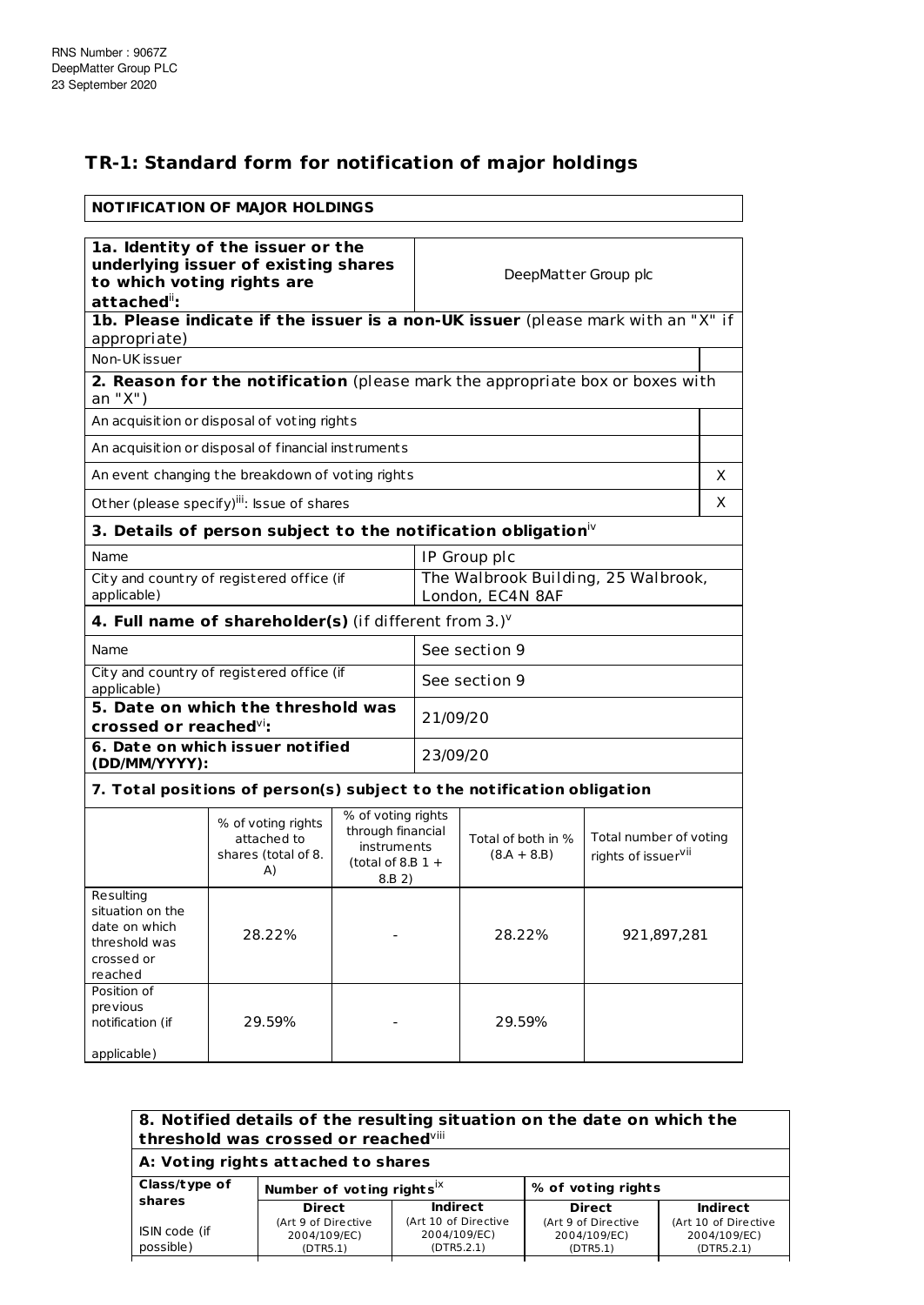| GB00B29YYY86           | 204,473,056 | 55,686,441 | 22.18% | 6.04% |
|------------------------|-------------|------------|--------|-------|
|                        |             |            |        |       |
| <b>SUBT OT AL 8. A</b> | 260,159,497 |            | 28.22% |       |

| Type of<br>financial<br><b>instrument</b> | <b>Expiration</b><br>dat $e^{\chi}$ | Exercise/<br>Conversion<br>Period <sup>xi</sup> | Number of voting<br>rights that may be<br>acquired if the<br>instrument is<br>exercised/converted. | % of voting<br>rights |
|-------------------------------------------|-------------------------------------|-------------------------------------------------|----------------------------------------------------------------------------------------------------|-----------------------|
|                                           |                                     |                                                 |                                                                                                    |                       |
|                                           |                                     | <b>SUBTOTAL 8. B 1</b>                          |                                                                                                    |                       |

|                                           |                                    | (b) of Directive 2004/109/EC (DTR5.3.1.1 (b))   |                                                         |                            | B 2: Financial Instruments with similar economic effect according to Art. 13(1) |
|-------------------------------------------|------------------------------------|-------------------------------------------------|---------------------------------------------------------|----------------------------|---------------------------------------------------------------------------------|
| Type of<br>financial<br><b>instrument</b> | <b>Expiration</b><br>$date^{\chi}$ | Exercise/<br>Conversion<br>Period <sup>XI</sup> | <b>Physical or</b><br>cash<br>settlement <sup>xii</sup> | Number of<br>voting rights | % of voting<br>rights                                                           |
|                                           |                                    |                                                 |                                                         |                            |                                                                                 |
|                                           |                                    |                                                 |                                                         |                            |                                                                                 |
|                                           |                                    |                                                 |                                                         |                            |                                                                                 |
|                                           |                                    |                                                 | <b>SUBT OT AL</b><br>8.B.2                              |                            |                                                                                 |

| applicable box with an "X")     | Person subject to the notification obligation is not controlled by any natural person or legal entity                                                                                   |                                                                                                                            |                                                                                |          |
|---------------------------------|-----------------------------------------------------------------------------------------------------------------------------------------------------------------------------------------|----------------------------------------------------------------------------------------------------------------------------|--------------------------------------------------------------------------------|----------|
| (underlying) issuerXill         | and does not control any other undertaking(s) holding directly or indirectly an interest in the                                                                                         |                                                                                                                            |                                                                                |          |
|                                 | Full chain of controlled undertakings through which the voting rights and/or the<br>financial instruments are effectively held starting with the ultimate controlling natural person or |                                                                                                                            |                                                                                | $\times$ |
|                                 | legal entity <sup>XiV</sup> (please add additional rows as necessary)                                                                                                                   |                                                                                                                            |                                                                                |          |
| Name $x \vee$                   | % of voting rights<br>if it equals or is<br>higher than the<br>notifiable<br>threshold                                                                                                  | % of voting rights<br>through financial<br>instruments if it<br>equals or is<br>higher than the<br>notifiable<br>threshold | Total of both if it<br>equals or is higher<br>than the notifiable<br>threshold |          |
| <b>Direct</b>                   |                                                                                                                                                                                         |                                                                                                                            |                                                                                |          |
| IP Group plc                    | 16.78%                                                                                                                                                                                  |                                                                                                                            | 16.78%                                                                         |          |
| <b>IP2IPO Limited</b>           | 16.78%                                                                                                                                                                                  | $\blacksquare$                                                                                                             | 16.78%                                                                         |          |
| <b>IP2IPO Portfolio</b><br>L.P. | 16.78%                                                                                                                                                                                  | $\overline{\phantom{0}}$                                                                                                   | 16.78%                                                                         |          |
|                                 |                                                                                                                                                                                         |                                                                                                                            |                                                                                |          |
| IP Group plc                    | 0.02%                                                                                                                                                                                   |                                                                                                                            | 0.02%                                                                          |          |
| Touchstone<br>Innovations Group | 0.02%                                                                                                                                                                                   |                                                                                                                            | 0.02%                                                                          |          |